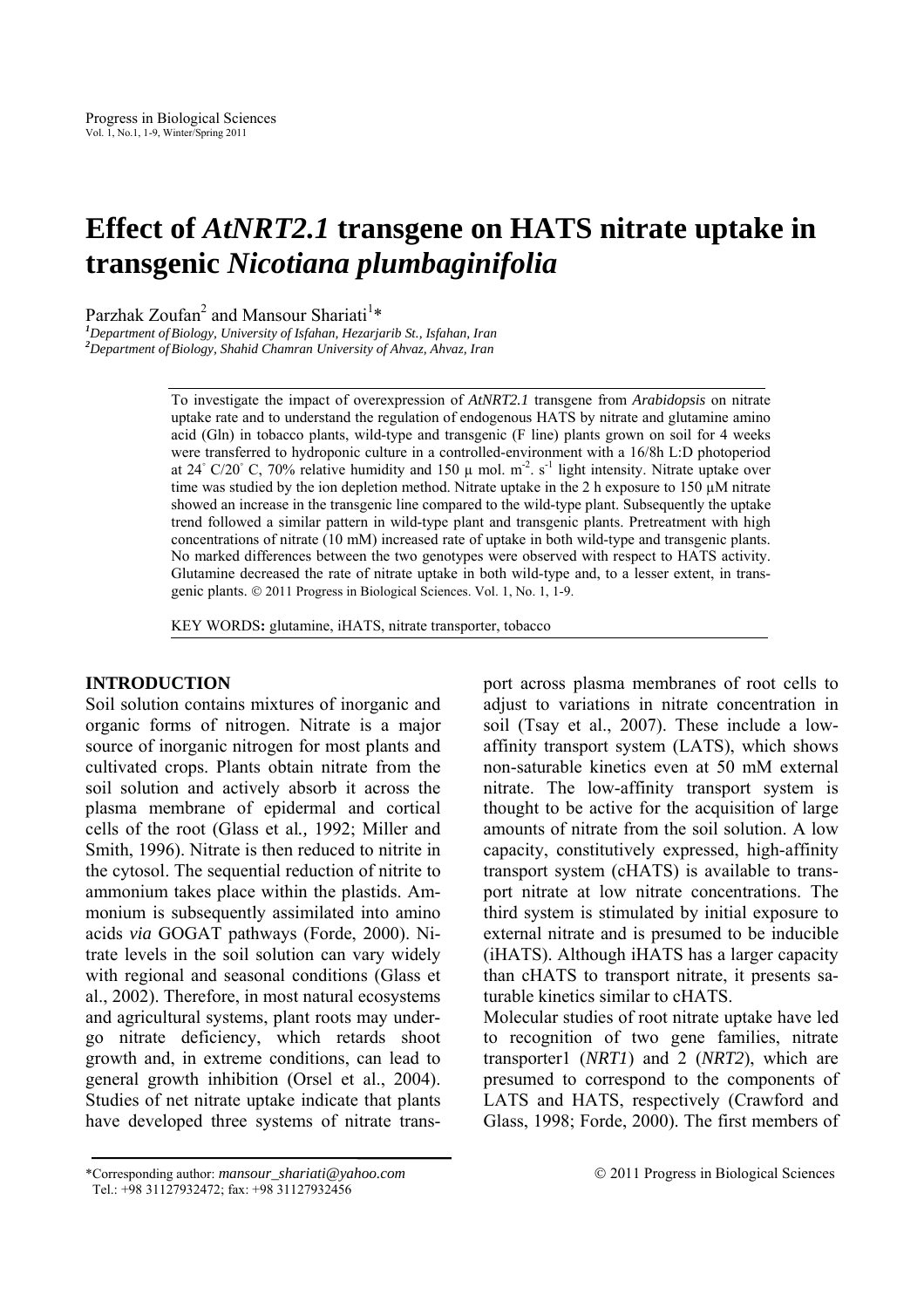the *NRT2* gene family were identified and isolated in the fungus *Aspergillus nidulans* (Unkles et al., 1991) and green algae *Chlamydomonas reinhardtii* (Quesada et al., 1994). Most members of the *NRT2* gene family in higher plants such as barley (Trueman et al., 1996; Vidmar et al., 2000a), tobacco (Quesada et al., 1997), soybean (Amarasinghe et al., 1998), wheat (Yin et al., 2007), and *Arabidopsis* (Zhuo et al., 1999; Filleur and Daniel-Vedele, 1999) have been cloned and identified via their sequence homology with *Aspergillus* and *Chlamydomonas NRT2* genes. In the *NRT2* gene family, the *NRT2.1* gene is the best characterized. This gene has been extensively studied in *Arabidopsis thaliana* as a plant model. Evidence found using *atnrt2a* mutants, disrupted in *AtNRT2.1* and *AtNRT2.2*  genes, indicates that these genes play an important role in high-affinity nitrate transport (Cerezo et al., 2001; Filleur et al., 2001). Recent findings suggest that the *AtNRT2.1* gene is the major contributor to transport nitrate by iHATS (Li et al., 2007). Moreover, green fluorescent protein imaging has shown that AtNRT2.1 protein is targeted by the root cells plasma membrane (Chopin et al., 2007). AtNRT2.1 protein requires *AtNAR2.1* (recently renamed *AtNRT3.1*) gene expression to be active (Okamoto et al., 2006) and likely interacts with AtNAR2.1 protein to efficiently take up nitrate (Orsel et al., 2006). Nitrate HATS is regulated by many factors, including nitrate itself (Amarasinghe et al., 1998; Krapp et al., 1998; Okamoto et al., 2003), light, sugars (Lejay et al., 1999; Lejay et al., 2003), reduced nitrogen compounds such as ammonium (Amarasinghe et al., 1998; Zhuo et al., 1999; Fraisier et al., 2000; Vidmar et al., 2000 b), and amino acids (Quesada et al., 1997; Krapp et al., 1998; Zhuo et al., 1999; Vidmar et al., 2000 b; Nazoa et al., 2003). Monitoring of nitrate uptake rate using the ion depletion method has indicated that glutamine (Gln) applied to N-deprived tobacco wild-type plants, either as a pretreatment or with  $NO<sub>3</sub>$ , significantly reduces nitrate uptake by HATS compared to control conditions, while low concentrations of nitrate induced nitrate uptake by HATS after a 2 h lag phase (Zoufan and Shariati, 2009). In spite of extensive studies of function and expression of

HATS, various nutritional circumstances have used to investigate the effect of nitrate and Gln on nitrate uptake by HATS (Amarasinghe et al., 1998; Krapp et al., 1998; Fraisier et al., 2000; Vidmar et al., 2000 b; Filleur et al., 2001; Nazoa et al.*,* 2003). In some cases, changes in nutritional conditions and experimental protocol have led to differences in results observed between wild type plants and deregulated plants. For example, a study of *NpNRT2.1* gene overexpression in transgenic *Nicotiana plumbaginifolia* revealed no significant differences between wild-type plants and transgenic lines in  ${}^{15}NO_3$ influx, and both genotypes exhibited equivalent accumulations of *NpNRT2.1* transcripts in 1 mM nitrate (Fraisier et al., 2000).

High external concentrations of nitrate decreased both expression of endogenous *NpNRT2.1* and nitrate influx in wild type plants as compared to transgenic tobacco. In the same manner, *atnrt2a* mutants failed to take up concentrations of nitrate up to 0.2 mM (Orsel et al., 2004), while  ${}^{15}NO_3$  influx tests showed that these plants absorbed high levels of nitrate. Therefore, as an alternative approach and in order to better understand the role of *NRT2.1*gene, transgenic *N. plumbaginifolia* transformed with *AtNRT2.1* from *Arabidopsis* was used to examine the effect of deregulation of *NRT2.1* expression on the rate of nitrate uptake under hydroponic conditions. The effect of high concentrations of exogenous nitrate and Gln on the rate of HATS nitrate uptake in wild type and transgenic tobacco plants was investigated using nitrate depletion from nutrition solution.

# **Material and methods Plant materials and growth conditions**

*Nicotiana plumbaginifolia* genotypes used in this study were wild type and transformants. Homozygous T2 generation (the third generation) of transgenic tobacco seeds (line F-8) expressing the *AtNRT2.1* coding sequence under control of cauliflower mosaic virus (CaMV) 35S promoter with *AtNAR2.1* (recently designated *AtNRT3.1* by Okamoto et al., 2006) and kanamycin resistance gene marker, originally transformed with *Agrobacterium tumefaciens*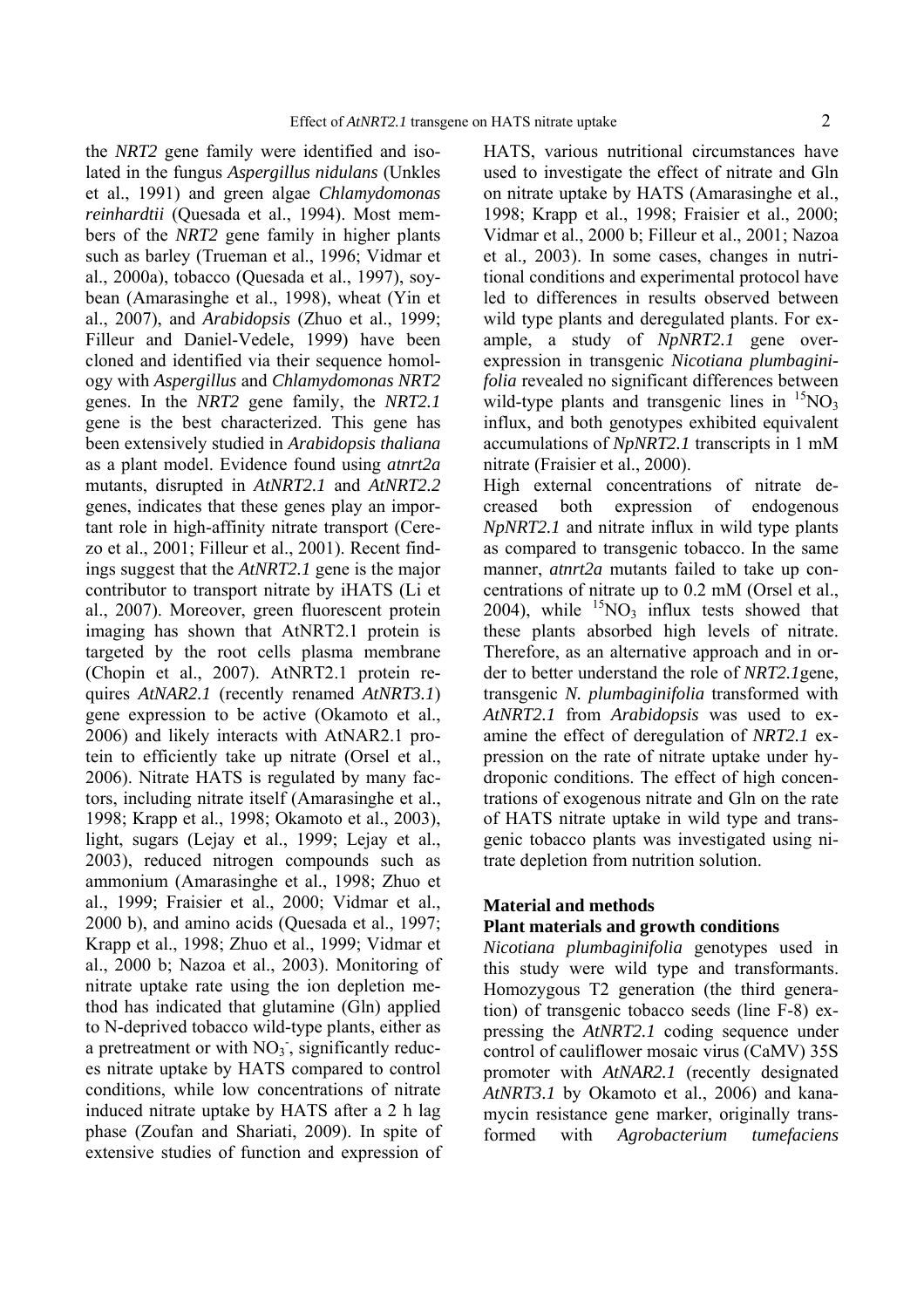*Zoufan and Shariati* 3



**Fig. 1.** Confirmation of dominant homozygosity in transformed tobacco *Nicotiana plumbaginifolia* seeds with AtNRT2.1 transgene using MS medium containing kanamycin antibiotic: (a) transgenic tobacco line (F8), (b) wild type (WT); or MS medium without kanamycin antibiotic: (c) tobacco transgenic line (F8), (d) WT.

strain EHA105, was obtained from Dr. A.D.M. Glass, University of British Columbia, Canada. Binary vector of pMOGsNRT was made by introducing gene construct of 35S: *AtNRT2.1* into pMOG402 vector at *Hind*III site in a sense orientation. This vector contains a neomycin phosphotransferase sequence (*NPTII*) coding for kanamycin resistance under control of a nopaline synthase gene promoter (*NosP*) and a terminator sequence of the nopaline synthase gene (*NosT*). A chimeric construct of 35S:: *AtNAT2* (*AtNRT3.1*) cloned in a pRTsNAR2 vector, was released with *Sph*I, and both ends were treated with Klenow enzyme to form sticky ends. This construct was introduced into the *Sma*I site of a pMOGsNRT binary vector in both sense and antisense orientation. The resulting recombinant vector was mobilized into *A. tumefaciens* strain EHA105 to transform leaf disks of *N. plumbaginifolia*. These protocols were conducted at Dr. Glass's laboratory.

For all experiments, the wild type and transgenic seeds were sown on the surface of moistened commercial soil with low release NPK (12.4:5:14.7) fertilizer. The plants were irrigated with tap water three times per week. After 4 weeks, all plants were transferred to hydroponic medium with 0.1 strength modified Johnson's solution (Siddiqi et al., 1990) containing 500  $\mu$ M Ca(NO<sub>3</sub>)<sub>2</sub> as a nitrogen source. The pH was adjusted and maintained at  $6 \pm 0.3$  by adding CaCO3 powder. Tubes supporting the plants were placed on floating rafts on the solution surface in 10 l tanks. After one week, the media were replaced with N-free complete nutrient solution. For all steps, the plants were kept in a growth chamber (Conviron E16) with a 16:8 L:D cycle at 24◦ C/20◦ C, 70% relative humidity and 150  $\mu$ mol m<sup>-2</sup> s<sup>-1</sup> irradiation. The effect of Gln and high concentration of nitrate on the rate of nitrate uptake in wild type and transgenic tobacco plants was investigated in two stages.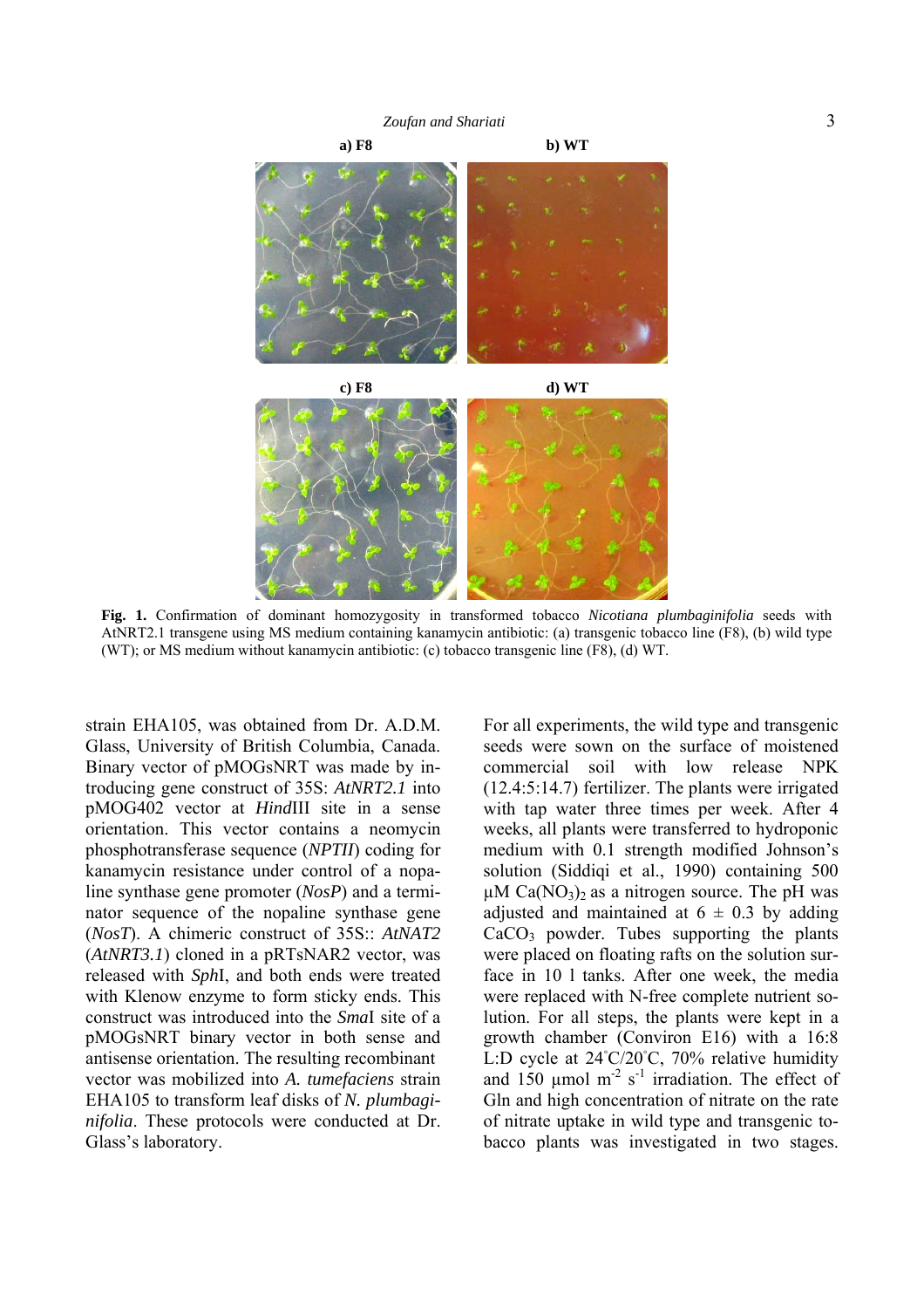First, to evaluate the effect of high concentrations of nitrate (10 mM nitrate) on HATS activity, 7 days transgenic and wild type N-starved plants were exposed to a complete nutrition solution, either with or without 10 mM nitrate, for 48 h. Subsequently, the roots were rinsed with  $0.1$  mM CaSO<sub>4</sub> for 1 min, and all plants were exposed to 150 µM nitrate. Second, to assess the effect of Gln on HATS activity, seven-day-old transgenic and wild type N-starved plants were treated with 1 mM nitrate. After 3 h, the roots were rinsed with 0.1 mM CaSO<sub>4</sub> for 1 min. Plants were then subjected to one of two treatments, either placed in a solution containing 1 mM Gln or remaining in a Gln-free solution. After 3 h, the plants in the Gln-free solution were exposed to either 150  $\mu$ M nitrate as control or to 1 mM Gln plus 150 µM nitrate. The plants with 3 h pretreatment of Gln were exposed to 150 µM nitrate.

#### **Selection of homozygous generation**

Despite confirmation of the above mentioned chimeric gene construct in transgenic tobacco (F line), we conducted it again. The seeds of wild type and transgenic tobacco were surfacesterilized with a 40% bleach solution and sown on 0.1 strength MS medium containing 8% agar and 2% sucrose with or without (as control) 50 mg  $l^{-1}$  kanamycin antibiotic. After 14 days, a dominant homozygous generation was selected based on resistance to kanamycin antibiotic by gene marker of *NPTII*.

#### **DNA extraction and PCR conditions**

Genomic DNA was extracted from the leaves of a single tobacco plant according to Saghai-Maroof et al. (1984). The chimeric transgene was confirmed by PCR in a Mastercycler gradient Eppendorf thermocycler. Specific primers of *AtNRT2.1* gene were used for cloning of the transgene including forward primer: 5´- GGTCTGAATGGGTCATTCTACTGGTGAG C-3´ and reverse primer: 5´- TGGTCGACAT TGTTGGGTGTGTTCTCAG-3´.Each reaction was performed a total volume of 50 µl. PCR conditions were 95℃ 15 sec, 48℃ 30 sec, and 72◦ C 2min for 30 cycles. The PCR products

were separated on 0.8% agarose gel.

#### **Nitrate uptake assay**

Nitrate uptake rate at 150 µM external nitrate was determined by measuring depletion of nitrate in the roots at 1 h intervals for 8-12 h, using the ion depletion method (Gessler et al., 1998). Samples of the culture medium were taken hourly and stored at -80◦ C until analysis. For analysis, the aliquots were prepared as described by Zoufan and Shariati (2009). The amount of nitrate in the samples was assayed spectrophotometrically (Shimadzu UV-160A) at 210 nm (Cawse, 1967). At the conclusion of sampling from the incubation solution, the roots were separated from the shoots, dried for 72 h at 70<sup>°</sup>C, and weighed. Net nitrate uptake rate was calculated based on root dry weight. All experiments were performed in three independent replicates. The data obtained were compared by Duncan's multiple range test at  $P \le 0.05$  confidence level. Statistical analysis was carried out using Sigma Stat2 software.

#### **Results**

## **Confirmation of seed homozygousity and transgene existence in F8 transgenic line**

Transgenic seeds grew normally with 4 leaves or more, while kanamycin in the medium repressed growth of wild type seedlings (Fig. 1). In kanamycin-free media, all seeds showed normal growth. Based on these results, the parents of F8 line (T1 generation) were selected as dominant homozygotes. In addition to confirmation of the chimeric gene expression in DNA and mRNA level by Glass' lab (pers. comm.), the presence of the transgene was reconfirmed by PCR and gel electerophoresis (Fig. 2).

## **Comparison of nitrate uptake rate in wildtype and transgenic tobacco plants**

Based on our previous results (Zoufan and Shariati, 2009), a 150 µM concentration of nitrate was selected to determine the induction time of iHATS and the effect of Gln and high concentrations of nitrate on iHATS function. To investigate the consequences of *NRT2.1* overexpression on nitrate uptake of tobacco root, N-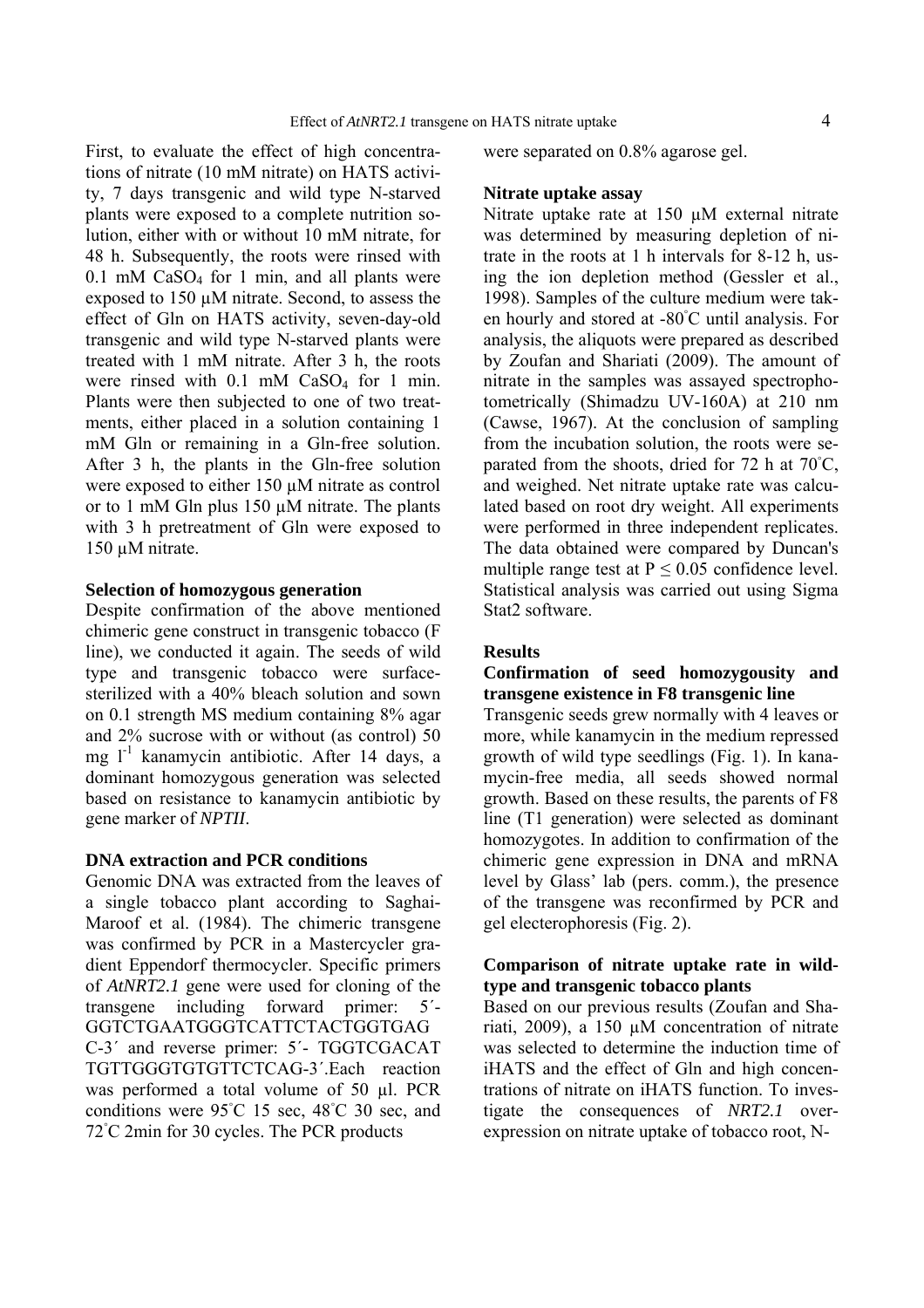

Fig. 2. PCR amplification of transgenic tobacco plants *Nicotiana plumbaginifolia* on 0.8% agarose gel using *AtNRT2.1* gene primers. L 1kb DNA ladder; P plasmid of *Agrobacterium tumefaciens* containing *AtNRT2.1* transgene; WT wild type; F transgenic tobacco plants

starved transgenic and wild type plants were exposed to 150 µM nitrate. The transgenic plants showed a significant increase in rate of

uptake nitrate in the first 2 h after nitrate treatment in comparison to wild type plants (Fig. 3). Although the rate of uptake increased in wild type plants after 2 h (2-12 h), a decrease was observed in transgenic plants. No marked difference was detected between wild type and transgenic plants after the initial 2 h.

#### **Effect of 10 mM nitrate on nitrate uptake by HATS:**

Pretreatment of N-deprived transgenic plants with 10 mM nitrate for 48 h was associated with an increase in the rate of nitrate uptake in wild type and transgenic plants both within the first 2 h (Fig. 4a) and subsequently  $(2-12 h)$  (Fig. 4b). In the first 2 h, this increase was greater than in the following 2-12 h. In general, no significant difference was observed between wild type and transgenic plants. The trend of nitrate depletion in the medium (Fig. 4c) indicated that the plants grown with10 mM nitrate displayed a more



**Fig. 3.** The rate of uptake of nitrate in wild type and transgenic *Nicotiana plumbaginifolia* in first 2 h and next 2-12 h. 30-day-old plants grown on soil that were transferred to hydroponic media with 500µM nitrate and a 16:8 L:D photoperiod at 24◦ C/20◦ C, 70% relative humidity and light intensity of 150  $\mu$ mol m<sup>-2</sup> s<sup>-1</sup>. After 7 days, the plants were starved for nitrogen. After 7 days, the plants were transferred to fresh hydroponic media containing 150µM nitrate. The values show means of three independent experiments. Each data point represents the mean  $\pm$  SD.

rapid increase of nitrate uptake compared to non-treated plants.

# **Effect of exogenously applied glutamine (Gln) on nitrate uptake by HATS**

Fig. 5 shows the comparative effects of Gln treatment and 3 h Gln pretreatment on rate of nitrate uptake in wild type and transgenic plants. Glutamine, whether supplied externally at commencement of experiment or 3 h before as a pretreatment, inhibited the rate of nitrate uptake in both wild type and transgenic plants. Under both conditions the inhibitory effect of Gln in transgenic plants was significantly lower than on wild type plants.

#### **Discussion**

The *NpNRT2.1* gene encodes an inducible high affinity nitrate transport system in *Nicotiana plumbaginifolia* (Fraisier et al., 2000). In our previous investigation (Zoufan and Shariati, 2009) characterizing HATS activity in wild type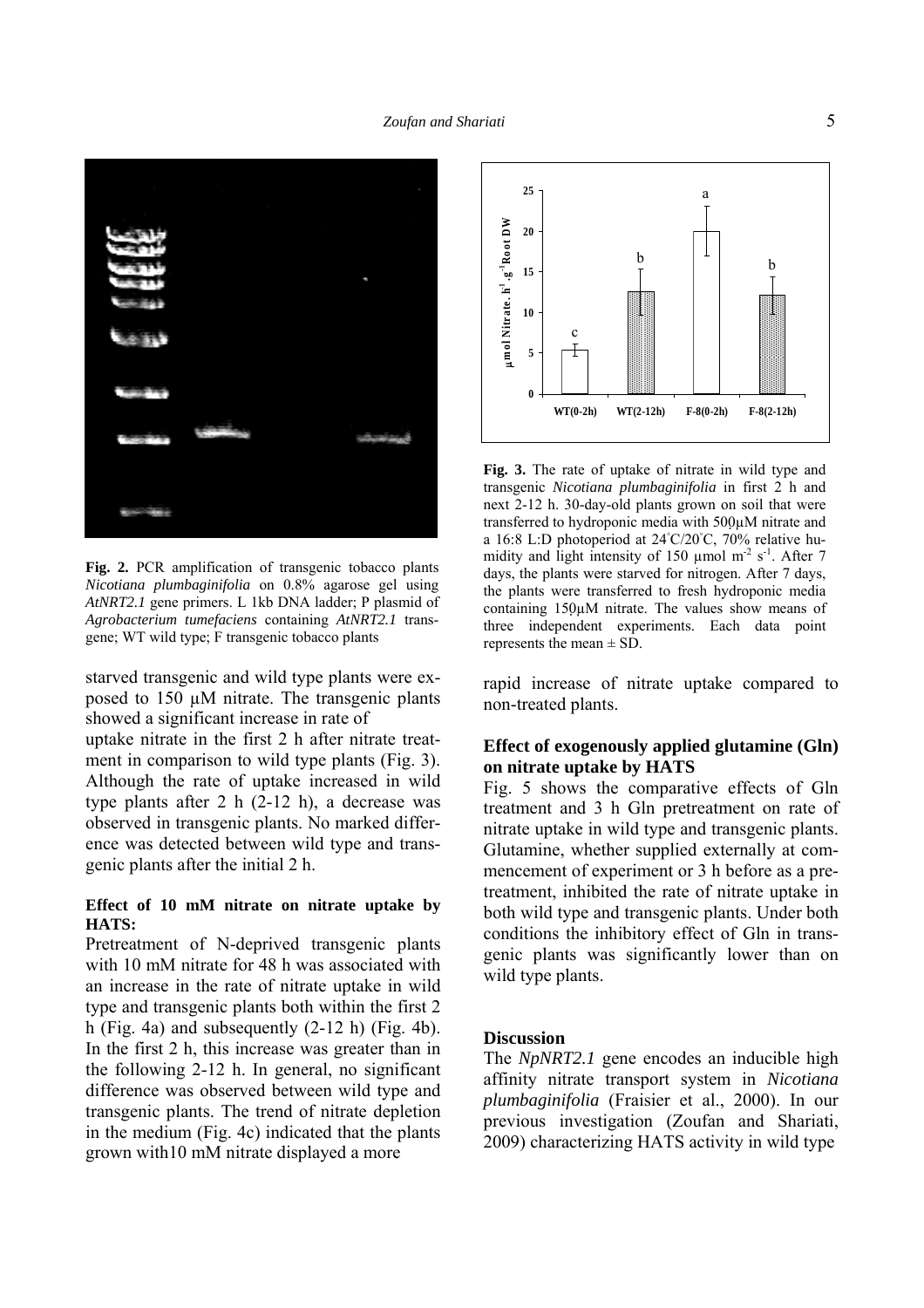

**Fig. 4.** Effect of 10 mM nitrate on rate of nitrate uptake in wildtype and transgenic *Nicotiana plumbaginifolia,* (a) in first 2 h exposure to  $150\mu$ M nitrate or (b) next 2-12 h. (c) Time-course of nitrate depletion in the medium in wild type (WT) without  $(\blacksquare)$  or with pretreatment of 10 mM nitrate ( $\Box$ ) and transgenic plants (F-8 line) without ( $\triangle$ ) or with pretreatment of 10 mM nitrate  $(\Delta)$  plants. Wild-type (WT) and transgenic (F-8 line) plants were grown hydroponically in N-free media. After 7 days, the plants were transferred to fresh hydroponic media with or without 10 mM nitrate. After 48 h, the roots grown at 10 mM were rinsed with  $0.1 \text{ mM } CaSO_4$  for 1 min. Then, all plants were supplied with nutrient media containing 150µM nitrate. The values show means of three independent experiments. Each data point represents the mean  $\pm$  SD.

tobacco plants we showed that HATS activity is induced by nitrate and inhibited by Gln. Nitrate uptake by HATS is a highly regulated process. Mutants and transformants of HATS have been used to better understand and clarify the role of

*NRT2* genes in the regulation of nitrate uptake (Fraisier et al., 2000; Cerezo et al., 2001). Quesada et al. (1997) identified and cloned the *Nicotiana plumbaginifolia NpNrt2.1* gene via its sequence homology to the *Aspergillus nidulans crnA* gene family. They showed that the *NRT*2 gene family in *N. plumbaginifolia* contains only 1 or 2 members that are strongly expressed in roots and induced by nitrate. Several studies have shown that the *NRT2.1* gene is inducible by external nitrate (Trueman et al., 1996; Quesada et al., 1997; Amarasinghe et al., 1998; Krapp et al., 1998; Filluer and Daniel-Vedele 1999; Lejay et al., 1999; Zhou et al., 1999; Vidmar et al., 2000b; Okamoto et al., 2003). A strong correlation has been observed between *NRT2.1* expression level and nitrate uptake by iHATS in higher plants (Amarasinghe et al., 1998; Krapp et al., 1998; Lejay et al., 1999; Zhuo et al., 1999). In spite of the continuous expression of the *AtNRT2.1* transgene in transgenic plants (Glass, pers comm.), no significance difference was observed in the rate of nitrate uptake between transgenic and wild type plants grown with 150 µM nitrate, with the exception the first 2 h of experiment when the greater rate of nitrate uptake was found in the transgenic line. Thus, it is likely that at least 2 h would be sufficient to induce endogenous *NpNRT2.1* gene in wild type plants and increase the rate of uptake to levels observed in transgenic plants. It is thought that constitutive overexpression of the *AtNRT2.1* gene, driven by CaMV 35S virus promoter, in transgenic plants does not increase nitrate depletion from the medium within the first 2 h, but it induces transgenic plants to begin nitrate uptake about 2 h earlier than do wild type. After about 2-3 h, the rate of nitrate uptake in transgenic plants was equivalent to the wild type. The results of 2-12 h exposure are in agreement with previous studies on transgenic tobacco transformed only by the *NpNRT2.1*gene (Fraisier et al., 2000). Similarly, low concentrations of nitrate led to the same responses in  ${}^{15}NO_3$  influxes in transgenic and wild type plants.

It has been reported that high concentrations of nitrate (10 mM) increase nitrate uptake in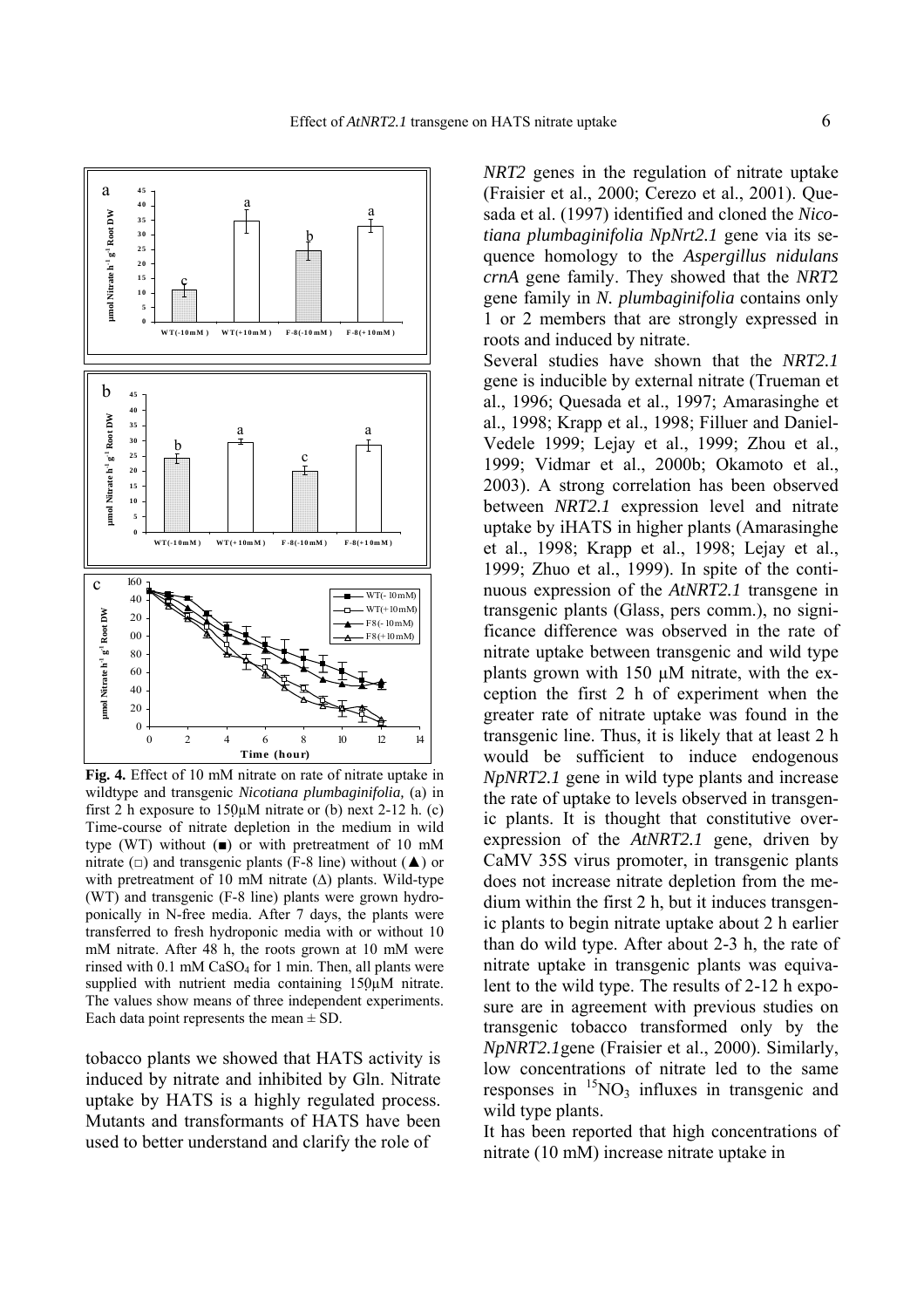

**Fig. 5.** Effect of Gln on rate of nitrate uptake in wild type (WT) and transgenic *Nicotiana plumbaginifolia* for 8 h. Wild type and transgenic (F-8 line) plants were grown hydroponically in N-free media. After 7 days, the plants were transferred to fresh hydroponic media containing 1 mM nitrate. After 3 h, all roots were rinsed with 0.1 mM CaSO4 for 1 min. Some plants were pretreated with 1 mM  $G\ln$  (+  $G\ln$  for 3 h) and the others remained in N-free media for 3 h. At the same time, the plants grown in N-free media supplied with 1 mM Gln +  $150\mu$ M nitrate (+ Gln) or only 150  $\mu$ M nitrate (as control) and the plants pretreated with Gln, exposed with  $150\mu$ M nitrate. The values show means of three independent experiments. Each data point represents the mean  $\pm$  SD.

transgenic plants compared to the wild type (Fraisier et al., 2000). However, a closer review of that study shows that 10 mM nitrate had an inhibitory effect on both transgenic and wild type plants, but exerted a lower inhibitory effect on nitrate influx in tobacco plants transformed by the *NpNRT2.1* gene. In the present study, constitutive over-expression of the *AtNRT2.1* gene in transgenic plants pretreated with 10 mM nitrate was not associated with inhibition of nitrate uptake. Wild type and transgenic plants pretreated with 10 mM nitrate displayed a similar increase in rate of nitrate uptake as did untreated plants. It has been reported that inhibition of *AtNRT2.1* gene expression in *Arabiodopsis thaliana* is mediated by AtNRT1.1 transporter at high concentrations of nitrate (Krouk et al., 2006). It seems under our experimental conditions, 48 h treatment of plants with 10 mM nitrate was not sufficient to repress the endogenous *NpNRT2.1* gene in wild type plants.

Glutamine is thought to play an important role in nitrate uptake regulation. Some studies suggest that expression of the *NRT2.1* gene is feedback repressed by amino acids (Quesada et al., 1997; Krapp et al., 1998; Zhou et al., 1999; Vidmar et al., 2000b; Nazoa et al., 2003). Exogenously applied Gln has been shown to reduce nitrate uptake by HATS in *Lolium perenne* (Thornton, 2004), *Arabidopsis* (Nazoa et al. 2003), and barley (Vidmar et al., 2000b; Aslam et al., 2001). Our results indicate that Gln treatment repressed nitrate uptake in both genotypes, when compared to plants grown in Gln-free medium, although Gln had less inhibitory effect on nitrate HATS in transgenic tobacco. Therefore, our results reconfirmed that Gln is able to impair induction of endogenous HATS.

In summary, the data showed that a short duration (48 h) application of a high concentration of nitrate did not repress nitrate uptake and even induces nitrate influx.

In N-starvation conditions with no induction, transgenic tobacco plants do not absorb nitrate at a higher rate than does the wild type, but due to continuous expression of constitutive *AtNRT2.1* trangene, are able to take up the nitrate in the HATS range immediately after exposure to 150 µM nitrate. Indeed, over-expression of constitutive *AtNRT2.1* gene led to greater uptake by transformants in the first 2 h. In general, Gln through inhibition of the endogenous *NpNRT2.1* gene appears to be a suitable indicator for the physiological discrimination of transgenic genotype from the wild type plant. The process of root nitrate uptake has been intensively investigated at the molecular and physiological level. In order to further and better understand the HATS function in higher plants, this genotype should be verified under different nutritional and environmental conditions. Variable conditions possibly led to differences between wild type and transgenic plants phenotypically and physiologically.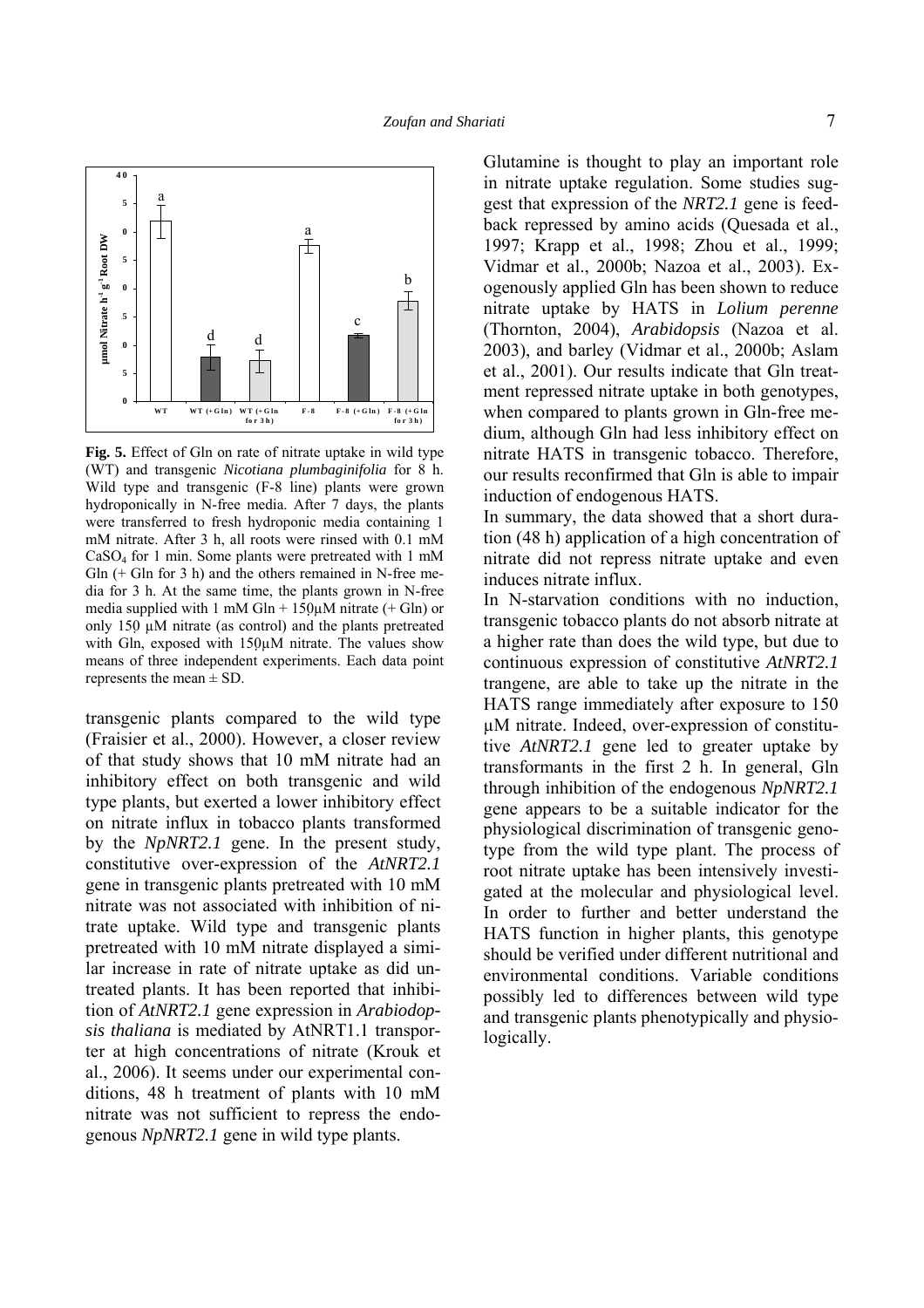#### **Acknowledgments**

This work was supported by the Faculty of Postgraduate studies, University of Isfahan, Isfahan, Iran. We also wish to thank Prof. A.D.M Glass, Department of Plant Biology, University of British Columbia, Vancouver, Canada for his comments and suggestions.

# **References**

Amarasinghe BH, de Bruxelles GL, Braddon M, Onyeocha I, Forde BG, Udvardi MK (1998) Regulation of *GmNRT2* expression and nitrate transport activity in the roots soybean (*Glycine max*). Planta 206, 44–52

Aslam M, Travis RL, Rains DW (2001) Differential effect of amino acids on nitrate uptake and reducyion systems in barley roots. Plant Sci 160, 219-228

Cawse PA (1967) The determination of nitrate in soil solution by ultraviolet spectrophotometry. Analyst 92, 311-315

Cerezo M, Tillard P, Filleur S, Munos S, Daniel-Vedele F, Gojon A (2001) Major alterations of the regulation of root  $NO<sub>3</sub>$  uptake are associated with the mutation of *NRT2.1* and *NRT2.2* genes in *Arabidopsis*. Plant Physiol 127, 262-271

Chopin F, Wirth J, Dorbe MF, Lejay L, Krapp A, Gojon, A, Daniel-Vedele F (2007) The *Arabidopsis* nitrate transporter ATNRT2.1 is targeted to the root plasma membrane. Plant Physiol Biochem 45, 630-635

Crawford NM, Glass ADM (1998) Molecular and physiological aspects of nitrate uptake in plants. Trends Plant Sci 3, 389-395

Filleur S, Daniel-Vedele F (1999) Expression analysis of a high-affinity nitrate transporter isolated from *Arabidopsis thaliana* by differential display. Planta 207, 461-469

Filleur S, Dorbe MF, Cerezo M, Orsel M, Granier F, Gojon A, Daniel-Vedele F (2001) An *Arabidopsis* T-DNA mutant affected in *NRT2* genes is impaired in nitrate uptake. FEBS Lett 489, 220-224

Forde BG (2000) Nitrate transporters in plants: structure, function and regulation. Biochim. Biophys Acta 1465, 219-235

Fraisier V, Gojon A, Tillard P, Daniel-Vedele F (2000) Constitutive expression of a putative high-affinity nitrate transporter in *Nicotiana plumbaginifolia*: evidence for post-transcriptional regulation by a reduced nitrogen source Plant J 23, 489-496

Gessler A, Schneider S, Von Sengbusch D, Weber P, Hanemann U, Huber C, Rothe A, Kreutzer K, Rennenberg H (1998) Filed and laboratory experiments on net uptake of nitrate and ammonium by the roots of spruce (*Picea abies*) and beech (*Fagus sylvatica*) trees. New Phytol 138, 275-285

Glass ADM, Shaff JE, Kochian LV (1992) Studies of nitrate uptake in barley. IV: electrophysiology. Plant Physiol 99, 456-463

Glass ADM, Britto DT, Kaiser BN, Kinghorn JR, Kronzucker HJ, Kumar A, Okamoto M, Rawat S, Siddiqi MY, Unkles ShE, et al. (2002) The regulation of nitrate and ammonium transport systems in plants. J Exp Bot 53, 856-864

Krapp A, Fraisier V, Scheible W, Quesada A, Gojon A, Stitt M, Caboche M, Daniel-Vedele F (1998) Expression studies of Nrt2.1:Np, a putative high-affinity nitrate transporter: evidence for its role in nitrate uptake. Plant J 14, 723-731

Krouk G, Tillard P, Gojon A (2006) Regulation of the high-affinity NO<sub>3</sub> uptake systems by NRT1.1-mediated NO3 - demand signaling in *Arabidopsis*. Plant Physiol 142, 1075-1086

Lejay LM, Tillard P, Lepetit M, Olive FD, Filleur S, Daniel-Vedele F, Gojin A (1999) Molecular and functional regulation of two  $NO_3$  uptake systems by N- and Cstatus of *Arabidopsis* plants. Plant J 18, 509-519

Lejay LM, Gansel X, Cerezo M, Tillard P, Muller C, Krapp A, Von Wiren N, Daniel-Vedele F, Gojon A (2003) Regulation of Root ion transporters by photosynthesis: functional importance and relation with hexokinase. Plant Cell 15, 2218-2232

Li W, Wang Y, Okamoto M, Crawford NM, Siddiqi MY, Glass ADM (2007) Dissection of the *AtNRT2.1*:*AtNRT2.2* inducible high-affinity nitrate transporter gene cluster. Plant Physiol 143, 425-433

Miller AJ, Smith SJ (1996) Nitrate transport and compartmentation. J Exp Bot 52, 541-549